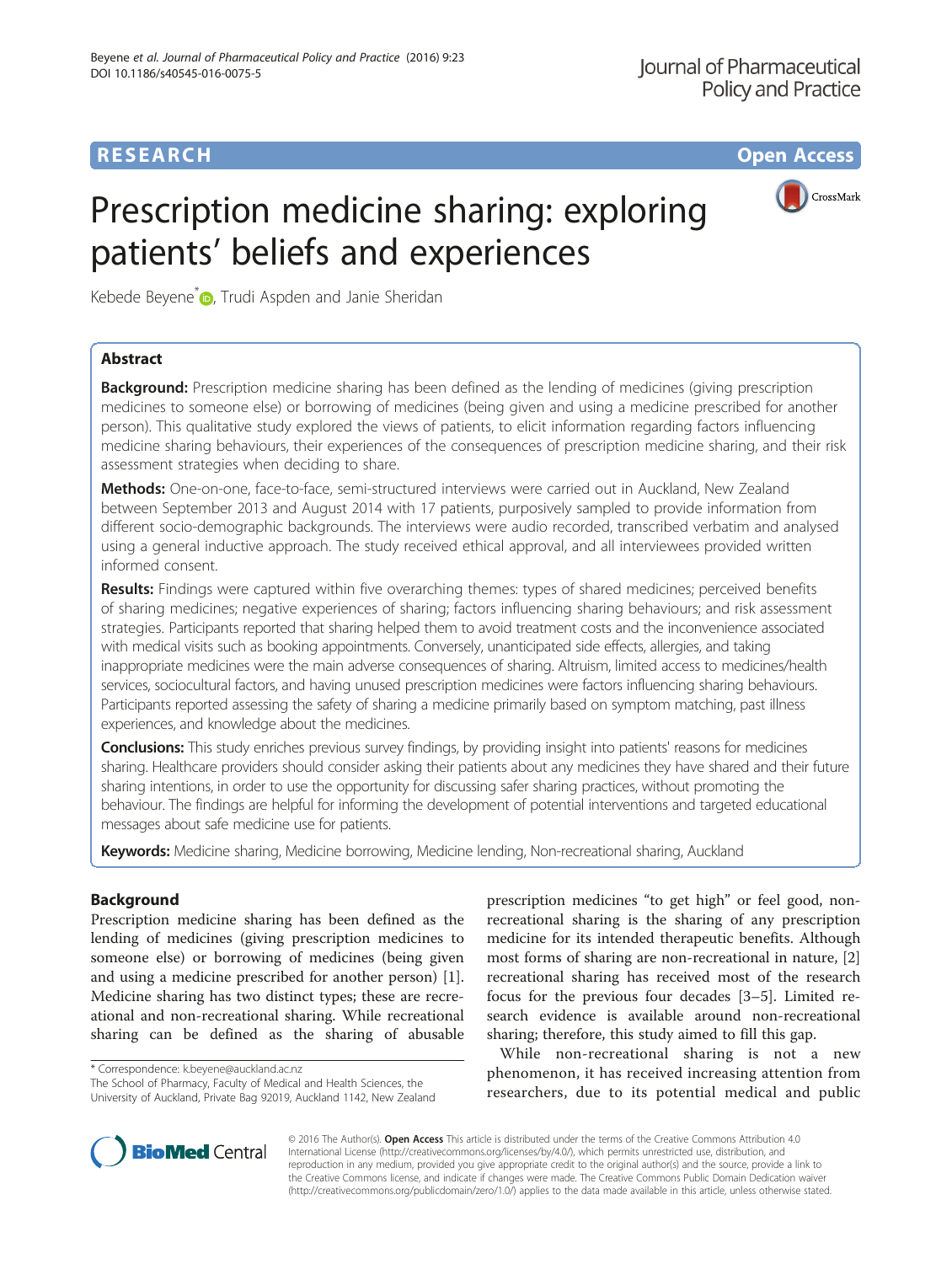health implications [[1, 6](#page-11-0)–[16\]](#page-11-0). Some of these implications are unmonitored adverse drug events, [[6](#page-11-0)] drug resistance, [[7\]](#page-11-0) complications in clinical diagnosis, [\[6](#page-11-0)] and delay in care seeking [[17](#page-11-0)]. Although borrowers are at higher risk than lenders, of unexpected side effects or allergies from shared medicines, [\[9](#page-11-0)] lenders could also deplete their own medicine supply and incur a risk of therapeutic failure. On the other hand, medicine borrowing may be beneficial in some instances, for example, in an emergency situation. For those who do not have easy access to health services or are dissatisfied with healthcare systems, sharing provides an alternative method for accessing prescription medicines [\[18](#page-11-0)–[20\]](#page-12-0). Furthermore, in modern societies, medicines are often part of an individual's everyday life and might be shared to restore ill health or to facilitate social interactions [[19](#page-12-0)].

A range of medicines has been reported to be shared [[1, 8](#page-11-0)–[11, 13,](#page-11-0) [20](#page-12-0)–[26\]](#page-12-0); pain medications, allergy medications, and antibiotics were chief among them [[1, 10](#page-11-0), [23](#page-12-0)]. The sharing of asthma inhalers, [\[20\]](#page-12-0) diabetes medications, [[11](#page-11-0)] antihypertensives, [[8, 10\]](#page-11-0) corticosteroids, [[21](#page-12-0)] acne medications, [\[21, 23\]](#page-12-0) and antiretrovirals [[25](#page-12-0), [26](#page-12-0)] has also been reported to be common. Friends and family members were the main sources of shared medicines [[1, 8](#page-11-0), [23, 27](#page-12-0)]. Though medicine sharing is frequently reported amongst adults and adolescents, [[9,](#page-11-0) [23\]](#page-12-0) one study reported that the parental use of a child's prescribed medicine for another child also occurs [[10](#page-11-0)]. While this form of sharing could help to alleviate a child's illness, administration of medicines not meant for a specific child could result in using inappropriate doses, hospital admission, or death [\[24\]](#page-12-0).

Although there is no accepted, gold standard method for assessing medicine sharing, 5–66 % prevalence rates of sharing have been documented across studies [[1, 8](#page-11-0), [9](#page-11-0), [11, 13](#page-11-0)–[15](#page-11-0), [21](#page-12-0)–[23](#page-12-0), [27, 28\]](#page-12-0). Females have been reported to be more likely than males to lend prescription medicines [[1,](#page-11-0) [21](#page-12-0), [23, 27\]](#page-12-0). In a representative national sample of 26,566 American adults, age was found to have more influence than gender on medicine lending or borrowing behaviour, with the prevalence of lending or borrowing behaviour increasing as age decreased [[23\]](#page-12-0). Ethnicity and/or race appear to have less influence on medicine lending behaviour [\[29](#page-12-0)]. Lower income level, [[27\]](#page-12-0) unemployment, [[10](#page-11-0)] larger household size, [[10](#page-11-0), [27\]](#page-12-0) and having a chronic disease [[21](#page-12-0)] have been found to be positive predictors of sharing behaviours, across studies. On the other hand, one study found that having health insurance, and a primary care provider who frequently asked about medicine usage were negatively associated with the borrowing behaviour of urban medical centre clients in New York [[8](#page-11-0)].

Several factors have been reported to be reasons for medicine sharing behaviours. These include running out of previously prescribed medicine, [\[1](#page-11-0), [10, 11,](#page-11-0) [23\]](#page-12-0) inability to afford a medical visit or prescription charges, [[8, 11](#page-11-0), [13](#page-11-0), [27](#page-12-0), [30](#page-12-0)] emergency situations, [[1\]](#page-11-0) or convenience [\[8](#page-11-0)]. Being prescribed the same medicine or having the same health problem as the other person could also create opportunity for sharing medicines [\[1,](#page-11-0) [22](#page-12-0)]. Although several reasons contributing to medicine sharing were revealed by the above studies, many of these studies listed predetermined factors and asked participants to choose among them, [[1](#page-11-0), [9, 11, 14,](#page-11-0) [23, 27\]](#page-12-0) and this process might limit the identification of a comprehensive range of motives for sharing from the patient perspective. Overall, little is known about the psychosocial, behavioural and cultural factors that influence medicine sharing. It is also unclear how patients assess the risk of sharing medicines and if, and how they assess risk in their decision making to lend/borrow medicines.

Further, previous research around sharing has tended to take a medical perspective and largely focussed on negative consequences of sharing behaviours [[1, 6, 7, 17\]](#page-11-0). This approach may not provide a complete picture of sharing. People's decisions to share medicines might not differ from their decision to share other commodities, [[31](#page-12-0)] and understanding the 'social context' of medicines could provide further insights into why people share medicines.

The majority of the evidence around adults' medicine sharing practices has been from cross-sectional surveys; limited qualitative studies are available describing nonrecreational medicine sharing behaviours among adults [[12](#page-11-0)]. A recent, extensive literature search by the research team has revealed only two qualitative studies that were specifically designed to assess medicine sharing behaviours [[11](#page-11-0), [31](#page-12-0)]. One of these studies explored older adults' sharing behaviours, [[11](#page-11-0)] and the other was designed to determine people's willingness to share medicines in comparison with other sharable commodities and, as such did not provide details about sharing behaviours [\[31\]](#page-12-0). Our study has addressed this gap in the literature. The overall research process was guided by the central research questions: "Why do adults lend or borrow prescription medicines" and "How do they decide whether or not to do so?" These questions seek to understand sharing behaviours from medical and socio-cultural perspectives. The aims of the study were: (1) to understand adults' experiences of the consequences of prescription medicine sharing; (2) to identify factors influencing medicine sharing behaviours; and (3) to understand how patients decide if prescription medicines are safe to be shared. This study has provided new information regarding the types of shared medicines, factors contributing to and potential consequences of sharing and patients' medicine sharing risk assessment strategies. Therefore, the information may help healthcare providers to identify and address problems related to medicine sharing. The findings can also be used by patient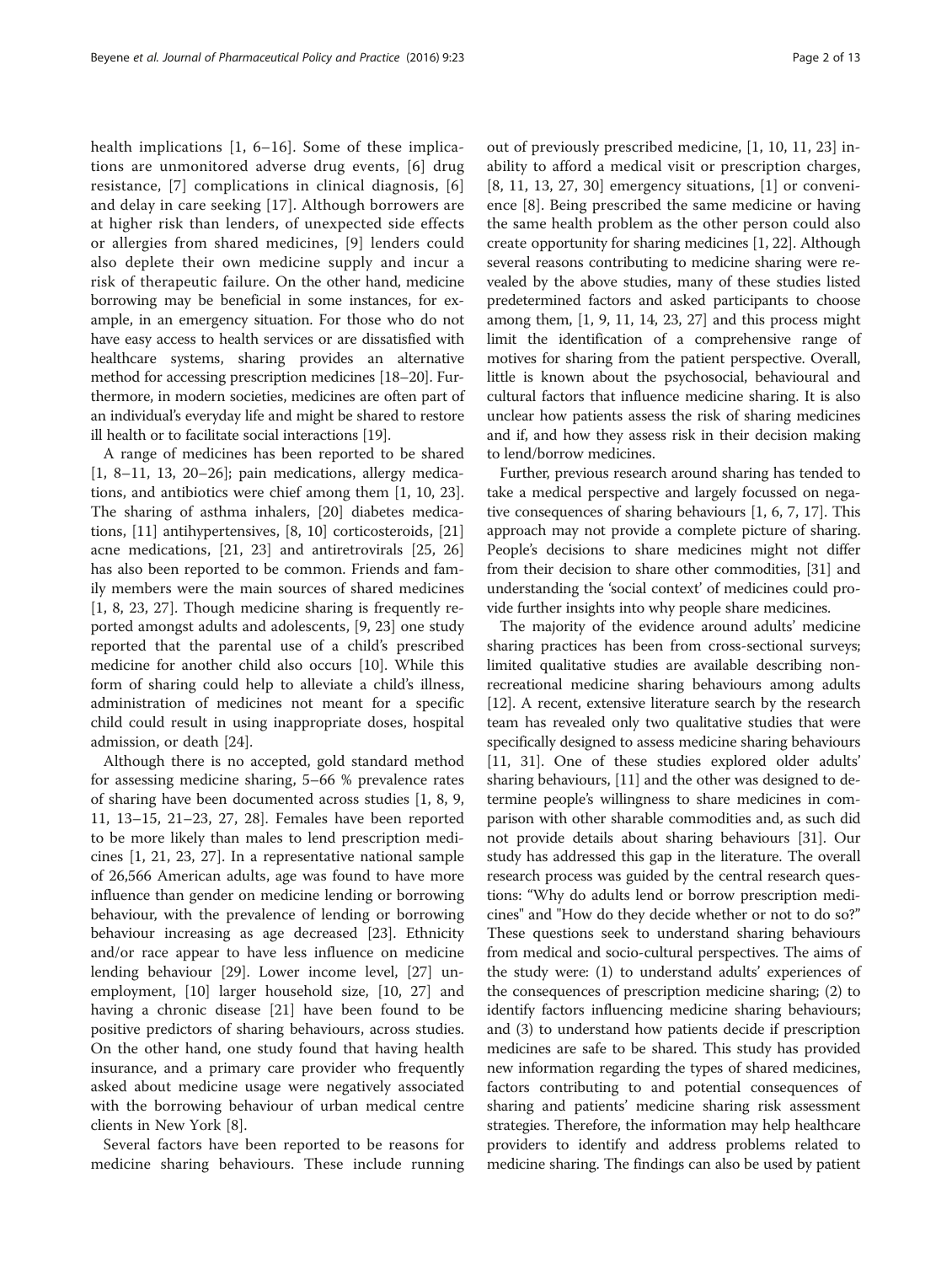support groups, medicine regulatory agencies, and other local and international organisations involved in promoting the safe use of medicines.

#### Methods

#### Design and sampling

A qualitative approach was adopted for this study. Oneon-one, face-to-face, semi-structured interviews were conducted to explore adults' beliefs and experiences about prescription medicine sharing practices. In this type of research it is usual to recruit up to 30 participants or collect data until data saturation is reached, whichever comes first [[32](#page-12-0)]. Participants were sampled purposively based on their age, gender, income, and employment status in order to gather a wide range of information from different socio-demographic backgrounds. English-speaking adults aged 18 years or older with experience or interest in medicine sharing were eligible to participate. Health-care professionals were excluded from participation. The interpretation of findings was guided by a 'harm reduction' philosophy focusing on minimising the risks/harms of sharing without necessarily considering it essential to eliminate sharing practices.

#### Study setting and recruitment

The study took place in Auckland, the largest city in New Zealand with a population of 1.4 million [\[http://www.sta](http://www.statistics.govt.nz/Census/2013-census/profile-and-summary-reports/quickstats-about-a-place.aspx?request_value=13170&tabname)[tistics.govt.nz/Census/2013-census/profile-and-summary](http://www.statistics.govt.nz/Census/2013-census/profile-and-summary-reports/quickstats-about-a-place.aspx?request_value=13170&tabname)[reports/quickstats-about-a-place.aspx?request\\_value=1317](http://www.statistics.govt.nz/Census/2013-census/profile-and-summary-reports/quickstats-about-a-place.aspx?request_value=13170&tabname) [0&tabname](http://www.statistics.govt.nz/Census/2013-census/profile-and-summary-reports/quickstats-about-a-place.aspx?request_value=13170&tabname)=]. Participants were invited through local patient support group newsletter advertisements, pamphlet advertisements in a public library and a community pharmacy, and via email advertisements on university email lists. When participants approached the researchers, their eligibility was checked by the first author (K.B.) using a checklist developed for this purpose.

#### Data collection

To ensure consistency, all interviews were conducted by K.B. K.B. is a pharmacist, but not registered to practice in New Zealand, and this was made known to participants. An interview guide (see Additional file [1\)](#page-11-0) was used to ensure broadly similar topics were covered with each participant whilst allowing them to introduce and expand upon individual experiences. The selection of topics was guided by the research team experience and a review of available literature [\[1](#page-11-0), [8, 13, 16](#page-11-0), [17,](#page-11-0) [23, 27](#page-12-0)]. The research proposal was also presented at School of Pharmacy, the University of Auckland, departmental seminars and feedback received from colleagues was used to refine the topics. The interview guide was piloted with two participants and the results discussed among the research team to further refine the guide. Pilot data were excluded from final analysis. The main

topics explored in the final guide were: the types of medicines shared by participants, participants' beliefs and experiences about benefits and adverse consequences of medicine sharing, circumstances that lead to sharing medicines, participants' views regarding ways to minimise the potential harms of medicine sharing. After conducting the first four interviews, previously unforeseen topics were added to the interview guide. Participants also completed a short questionnaire describing their socio-demographic characteristics and medicine-taking habits.

Participants were interviewed at a time and location of their choice. With the exception of one participant (who preferred to be interviewed at home), all interviews were conducted at the University of Auckland. To ensure participants understood the purpose of the study, all participants were provided with a general definition of medicine sharing, and were instructed to focus on non-recreational prescription medicine sharing. With participants' consent, all interviews were audio recorded. At the end of each interview, the participant was given a document describing the potential risks of medicine sharing. Interviewing continued until data saturation was reached, which was considered to have occurred after 17 interviews (as no new themes were identified from the last three interviews). The mean duration of the interviews was 47 min (range: 30–72 min), and they were conducted between September 2013 and August 2014.

#### Data analysis

After each interview, the interviewer made field notes and this information was used to describe how each interview was conducted and to note issues or comments not sufficiently captured by audio recordings. This information aided interpretation of data. Interviews were transcribed verbatim by K.B.  $(n = 6)$  or an independent professional transcriber  $(n = 11)$ , and the transcripts were checked against the audio recordings by K.B. All participants were offered an opportunity to edit their interview transcripts; however, with the exception of one participant, they did not read and edit them. To ensure anonymity, names, place of work, or any other identifying information was removed, and a unique code number was assigned to each transcript. The data were analysed using the general inductive approach (GIA) [[33\]](#page-12-0). GIA is a thematic analysis approach with both deductive and inductive features. In GIA, while the general (or overarching) themes are derived from the research objectives (deductive feature), more specific categories/themes arise from the data (inductive feature) [[33\]](#page-12-0). NVivo 10 software (QSR International) was used to support the analysis process. Before data coding began, the audio recordings, field notes, and the interview transcripts were repeatedly revisited by K.B. to identify salient topics in relation to the research objectives. The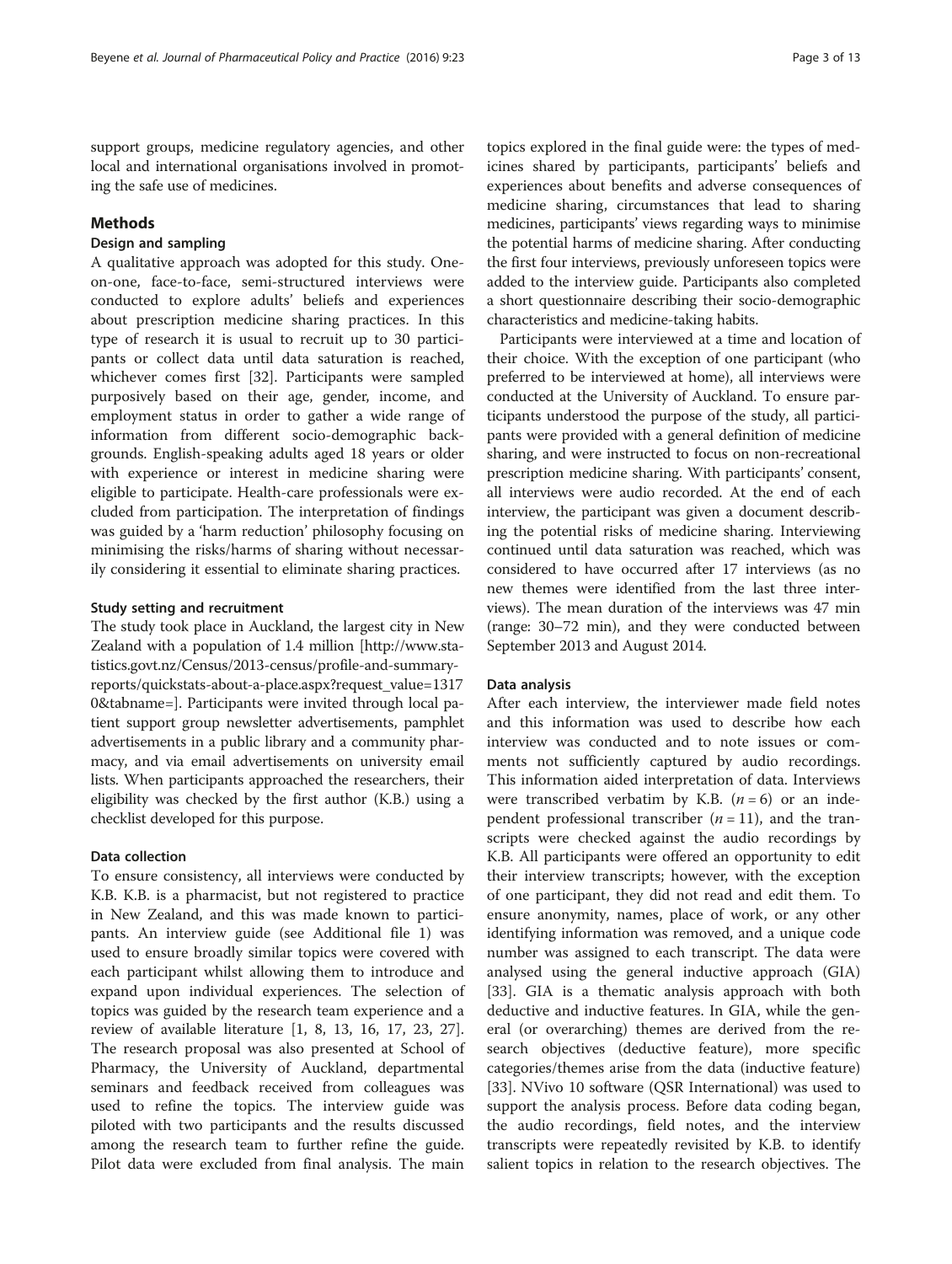preliminary findings were also discussed amongst all authors at several meetings held during the course of the project. Initially, the authors met to agree on the coding procedure and a coding framework was developed to guide the process. Then, two of the authors (K.B. and T.A.) independently coded four, randomly selected interview transcripts, and then all authors met to resolve any coding discrepancies. The main discrepancy identified was an overlap between themes; for example, sharing medicines because of inability to pay for a medical visit was coded initially both under 'cost' and 'access' codes, but later a decision was made to code these data as 'cost.' Discrepancies and overlaps were remedied through mutual consensus among the research team. Afterwards, the codes from both coders were merged to create an initial codebook. Using the initial codebook, K.B. coded the remaining transcripts. The initial codebook was added to and adapted as the coding process progressed to incorporate emerging codes. Instead of line-by-line coding, the coder coded only sections of data meaningful to the research aims. Overall, two levels of coding were employed. The initial coding phase was used to reduce large tracts of unorganised data into a more manageable form based on the general research topic. The second phase involved more focused coding and was used to identify themes, patterns and relationships emerging across the data. The initial and second phase codes and their text segments were systematically organised to examine for any similarities or differences in order to draw conclusions. At this point, patterns and relationships started to emerge within and among major themes and sub-themes (see Table [1](#page-4-0) for details). Information from each interview was compared with other interviews to elicit variation and to identify similarities and explain outlying data or negative cases. Mind maps and diagrams (drawn using Post-It notes and poster paper) were used to visualise the relationship between themes and sub-themes. After completion of coding, the data within each code were re-read and this process helped to identify and accurately re-code miscoded data into appropriate categories. The authors then met to discuss the main findings and to explore alternative interpretations of the findings. Overall, five overarching themes were identified. These were: types of shared medicines, perceived benefits of sharing, negative experiences from shared medicines, factors influencing sharing medicines, and risk assessment strategies.

#### Results

#### Participant characteristics

The sample comprised 12 females and five males, with a mean age of 41.2 years (Range: 23–69 years) and the majority of participants  $(n = 10)$  self-identified as New Zealand European (see Table [2](#page-6-0) for detailed description of

participants' characteristics). Twelve participants were recruited through email advertisements to the University of Auckland community, and two each through a public library and a patient support group. One participant was recruited from a community pharmacy.

#### Types of shared medicines

A range of medicines was reported to be shared (see Table [3\)](#page-6-0). Although most of the sharing practice described was for medical purposes, sharing for nonmedical purposes was also reported, for example, for cosmetic use (e.g., Botox<sup>®</sup>), to relax or to "get high" (e.g., strong pain medications), and for dietary supplementation (e.g., glucosamine). Participants also reported sharing homeopathic preparations which were sometimes recommended by their GP.

#### Perceived benefits of sharing medicines

Participants reported a range of benefits and these were categorised into two sub-themes.

#### Saves time and money

Participants stated that medicine sharing helped them to avoid doctors' fees and prescription charges, and reduced the burden associated with medical visits such as booking appointments, arranging transport, and the need to visit a pharmacy afterwards. Participants stated that visiting a doctor often requires taking time off work and can be costly in terms of income loss or the inconvenience it can create. Participants also reported sharing prescription medicines for conditions that require immediate treatment because of long waiting times at busy surgeries. Sharing also provided participants with easy access to medicines particularly when they considered themselves not sick enough to visit a doctor or when they only required a few doses of the medicine.

For those who were concerned about finances, sharing provided an opportunity to try the medicine before making a decision to pay for a doctor's appointment. When the shared medicine was found to be effective, some participants visited their doctor to inform them of their positive experience and obtain their own prescription.

I have psoriasis and I have some friends who have psoriasis. So if they said to me, "Oh my doctor gave me this [cream], and it was great." I might say, "Oh do you think I could try that a little bit?" I could see myself doing that. Maybe I'll see if it seems to work for me and I'll go to the doctor and get it myself. (P07, 69 year-old female)

For some participants, medicine sharing was a way of preventing wastage of resources. Some considered discarding unused medicines to be wasteful, and was a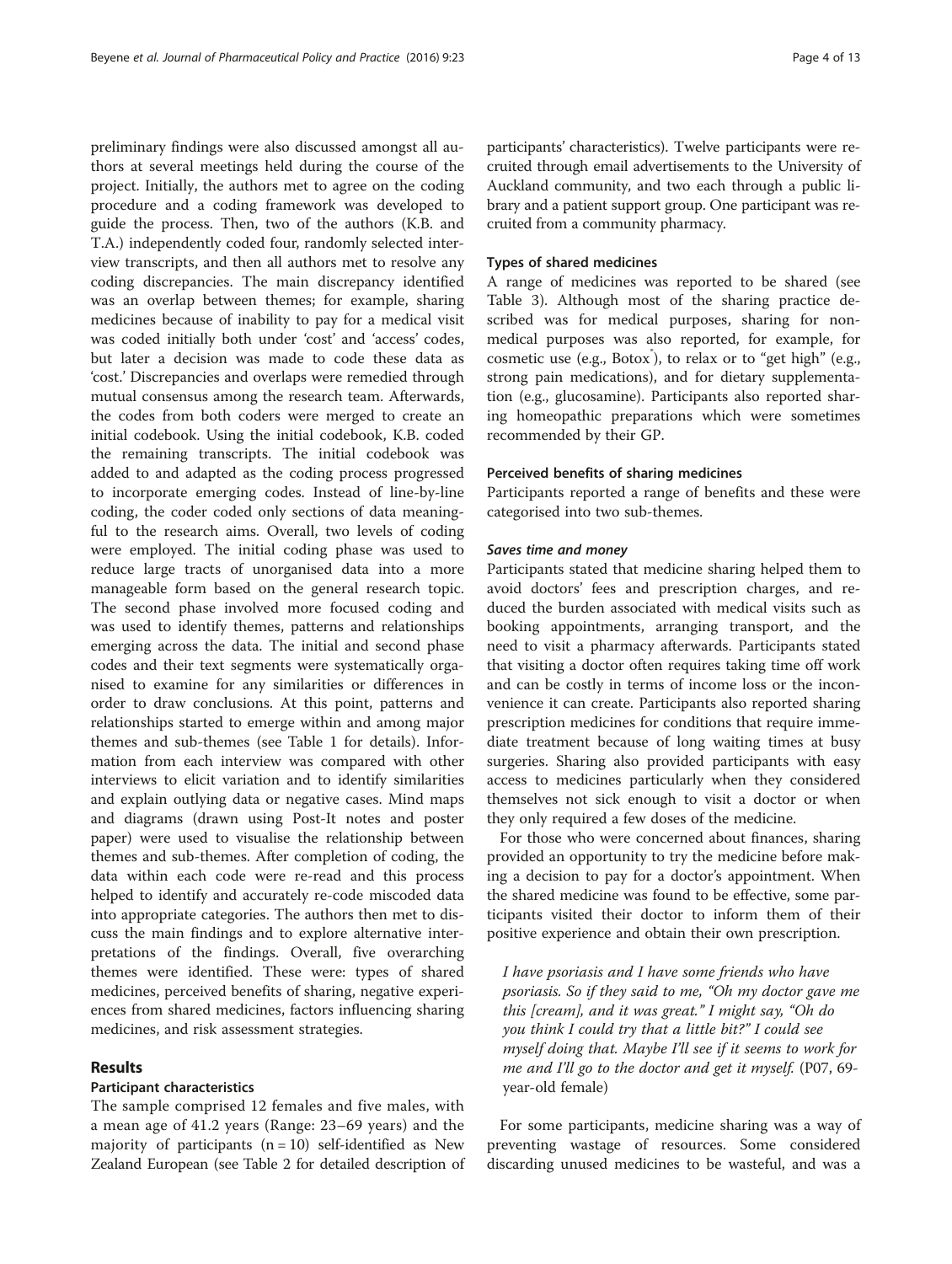| Codes (specific categories)                                    | Code description                                                                                                                                                                  | Sub-theme                             | Overarching theme                       |
|----------------------------------------------------------------|-----------------------------------------------------------------------------------------------------------------------------------------------------------------------------------|---------------------------------------|-----------------------------------------|
| antibiotics, and so forth.                                     | Pain, asthma and sleep medications, Classes of medicines shared by participants                                                                                                   | <b>NA</b>                             | Types of shared<br>medicines            |
| Avoid doctor visit                                             | Sharing avoids the need to visit a doctor                                                                                                                                         | Saves time and money                  | Perceived benefits                      |
| Avoid hidden costs                                             | Sharing avoid taking time off work or avoid inconveniencing<br>work - avoids hidden cost                                                                                          |                                       | of sharing medicines                    |
| To avoid waste                                                 | To avoid buying a packet when only need one dose or might<br>not work                                                                                                             |                                       |                                         |
| Convenience                                                    | Sharing is more convenient, the medicines are readily<br>available, no need to visit a GP                                                                                         |                                       |                                         |
| Emergency                                                      | Sharing when someone is in great need of the medication or<br>during emergency                                                                                                    |                                       |                                         |
| To try the medicine                                            | To see if the medicine works before obtaining a personal<br>supply                                                                                                                |                                       |                                         |
| Misplacing medicines                                           | Misplacing own medicines and temporarily sharing other's<br>medicines                                                                                                             |                                       |                                         |
| Common minor condition                                         | Sharing medicines when the patient perceives that the<br>medical condition is minor                                                                                               |                                       |                                         |
| Caring relationship                                            | Sharing is a means of supporting each other during<br>illness - caring relationship                                                                                               | Social support                        |                                         |
| Inappropriate dose/wrong<br>medicines                          | Person takes inappropriate doses or wrong medicines                                                                                                                               | Unsafe and ineffective<br>treatment   | Negative experience<br>from shared      |
| Adverse drug events                                            | Sharing might result in unanticipated side effects, drug<br>interactions, allergy or contraindications                                                                            |                                       | medicines                               |
| Expired medicines might be shared                              | Expired medicines might be shared                                                                                                                                                 |                                       |                                         |
| Risk of killing/harming                                        | Sharing may have a risk of killing or harming a person                                                                                                                            |                                       |                                         |
| Topical medicines are weaker than<br>orally ingested medicines | Sharing topical medicines is not as risky as sharing pills - can<br>be removed by washing                                                                                         |                                       |                                         |
| Loss of medication instruction                                 | Lack of information $-$ e.g. borrower does not have information<br>on risks, adverse outcomes, etc.                                                                               |                                       |                                         |
| Medical condition get worse                                    | Sharing complicates simple medical conditions by delaying<br>diagnosis and treatment                                                                                              |                                       |                                         |
| Misdiagnosis                                                   | Sharing based on misdiagnosis could be dangerous                                                                                                                                  |                                       |                                         |
| Unhygienic                                                     | Sharing medicines (e.g., inhalers) is unhygienic                                                                                                                                  | Public health risk                    |                                         |
| Antimicrobial resistance                                       | Sharing might increase drug resistance                                                                                                                                            |                                       |                                         |
| Spread infection                                               | Sharing creams/ointments might spread the<br>disease - cross infection                                                                                                            |                                       |                                         |
| Affects social relationship                                    | Sharing addictive medicines may affect one's personal<br>relationship with others                                                                                                 | Risk of drug<br>dependence            |                                         |
| Dependence                                                     | Sharing might result in drug dependence                                                                                                                                           |                                       |                                         |
| To help a friend or family                                     | Sharing to help out others or to make someone feel<br>better - caring relationship                                                                                                | Altruism                              | Factors influencing<br>medicine sharing |
| Ran out                                                        | Ran out of previously prescribed medicines                                                                                                                                        |                                       |                                         |
| Cost                                                           | Sharing saves doctor's fee, prescription charges, or cost of<br>unsubsidised medicines                                                                                            | Limited access to<br>medicines/health |                                         |
| Access                                                         | Sharing when difficult to access medicines - for example<br>prescription restriction and when pharmacy or doctors are<br>inaccessible or where there is no nearby health facility | services                              |                                         |
| Waiting times                                                  | Sharing medicines to avoid long appointment or waiting<br>time at GP surgeries                                                                                                    |                                       |                                         |
| 'After hours'                                                  | Sharing for pain occurring late at night or over the weekend -<br>when a regular GP is not accessible                                                                             |                                       |                                         |

<span id="page-4-0"></span>Table 1 Overview of codes, sub-themes and overarching themes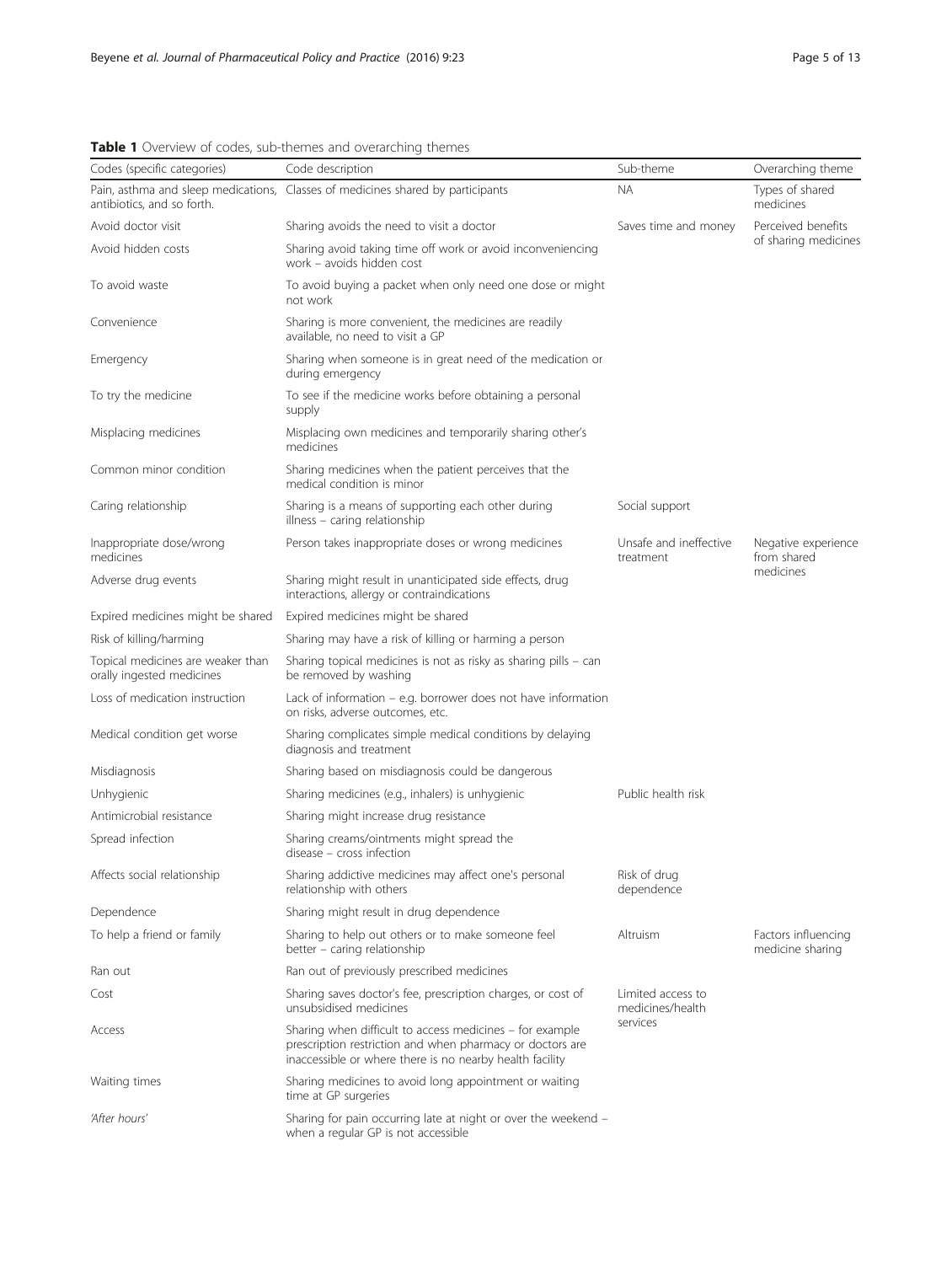| Table 1 Overview of codes, sub-themes and overarching themes (Continued) |  |  |  |
|--------------------------------------------------------------------------|--|--|--|
|                                                                          |  |  |  |

| Traveling                                                 | Sharing medicine during family trip, holiday trips or when<br>traveling overseas                                |                                                                                                   |  |
|-----------------------------------------------------------|-----------------------------------------------------------------------------------------------------------------|---------------------------------------------------------------------------------------------------|--|
| Forgetfulness                                             | Someone forgets to carry around their own medicines                                                             |                                                                                                   |  |
| Leftover medicines                                        | Having leftovers/unused medicines creates opportunity for<br>sharing                                            | Leftover medicines                                                                                |  |
| Lack of information about safe<br>disposal                | Not knowing what to do with leftover or unused medicines                                                        |                                                                                                   |  |
| HCPs not mentioning not to share                          | When patients do not receive information from health care<br>providers about the risk of sharing                |                                                                                                   |  |
| Cultural influence                                        | Cultural beliefs, family values and customs may influence<br>medicine sharing                                   | Sociocultural factors                                                                             |  |
| Embarrassment                                             | Embarrassment about seeing a doctor or embarrassed to carry<br>around own medicines                             |                                                                                                   |  |
| Ads/Internet                                              | TV ads or the Internet encourages self-diagnosis and sharing<br>medicines                                       |                                                                                                   |  |
| Familiarity with the medical<br>condition or the medicine | Familiarity with the medical condition or the medicine-<br>facilitates sharing                                  | Experience of, and<br>Risk assessment<br>knowledge about illness<br>strategy<br>and its treatment |  |
| Complex medical condition                                 | If the condition is complex - deterrent                                                                         |                                                                                                   |  |
| Uniqueness of medication for the<br>person                | Medicines meant for a specific condition are less likely to<br>be shared                                        |                                                                                                   |  |
| Unaware of risk                                           | Unaware of risk of sharing - facilitator                                                                        |                                                                                                   |  |
| Perception of efficacy                                    | Assuming if the medicine worked for the lender it will do<br>the same for the borrower                          |                                                                                                   |  |
| Perceived danger of medicine                              | Concern about side effects - deterrent                                                                          |                                                                                                   |  |
| Borrower's responsibility                                 | Borrower decides and accepts responsibility for consequences                                                    | Borrower's responsibility                                                                         |  |
| Same symptoms                                             | Having the same symptoms facilitates sharing                                                                    | Symptoms matching                                                                                 |  |
| Same medicines                                            | Attitude that taking similar medication as the other person<br>might not have a negative effect on one's health |                                                                                                   |  |

NA not applicable

reason they were willing to share their unused medicines, as long as they believed them to be of benefit to someone else. During many of the interviews participants asked the interviewer if there was any way to return or donate unused medicines. Also of note, was that participants considered paying for medical visits to be a waste of money, when only a few doses of medicine are required.

Sometimes medicines were lost or misplaced and participants borrowed to avoid the inconvenience of getting a replacement prescription. Sharing also allowed some participants to avoid the fear of the consequence of missing a few doses of the medicines they were relying on (e.g. diabetes medications or asthma inhalers).

#### Sharing as a form of social support

Apart from cost reduction, medicine sharing had a positive impact on social interactions. During sharing, participants disclosed the nature of their illness to the other person, and this process helped them to share illness experiences and to sustain and nurture a social relationship. A university student described her boyfriend's positive experience as follows:

My boyfriend got a nasal spray [for snoring] from his friend, that really helped, that really worked, even brought them closer, because that's a very special experience. (P08, 28-year-old female)

#### Negative experience from shared medicines

Participants described various risks and harms of medicine sharing and these were classified into three subthemes. While some participants revealed their own negative experiences from shared medicines, others provided hypothetical scenarios to explain the potential risks of sharing.

#### Unsafe and ineffective treatment

In an effort to help friends or relatives, participants engaged in "diagnosing" and "prescribing" which resulted in sharing their medicines with others. However, in so doing, some of the participants ended up giving inappropriate medicines to the other person. According to participants, it is often difficult for an untrained person to make the correct judgment regarding the dosage, potential contraindications, and side effects as this often requires technical knowledge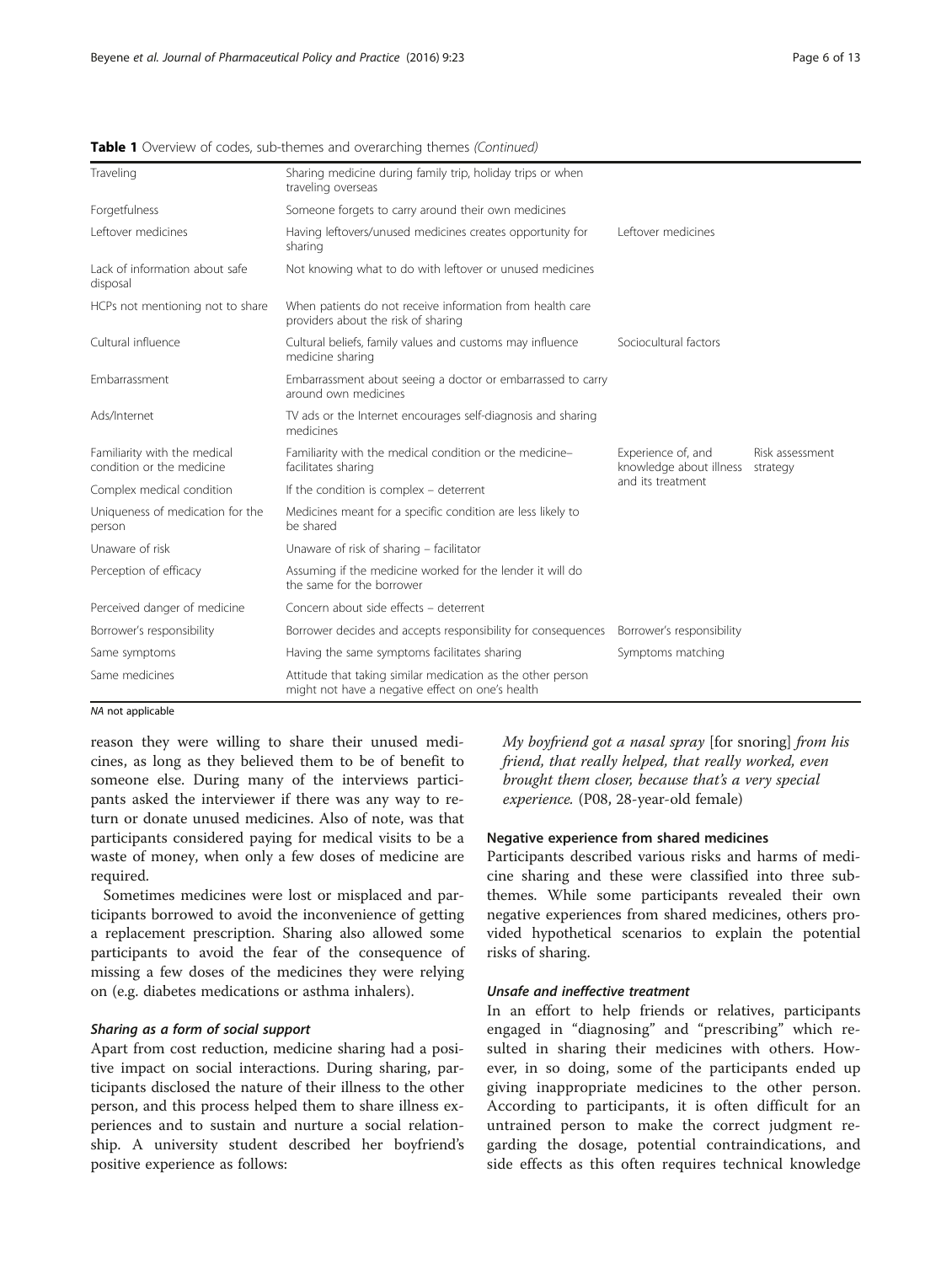<span id="page-6-0"></span>Table 2 Participant characteristics

| Characteristics                                                          | Number ( $N = 17$ ) |  |  |
|--------------------------------------------------------------------------|---------------------|--|--|
| Gender                                                                   |                     |  |  |
| Male                                                                     | 5                   |  |  |
| Female                                                                   | 12                  |  |  |
| Age in years <sup>a</sup> (Mean age = 41.2 years,<br>Range: 23-69 years) |                     |  |  |
| $20 - 30$                                                                | 6                   |  |  |
| $31 - 40$                                                                | $\overline{2}$      |  |  |
| $41 - 50$                                                                | 3                   |  |  |
| $51 - 60$                                                                | $\overline{2}$      |  |  |
| $60+$                                                                    | $\overline{2}$      |  |  |
| Ethnicity                                                                |                     |  |  |
| New Zealand European                                                     | 10                  |  |  |
| Chinese                                                                  | $\overline{4}$      |  |  |
| Others (Indian, Māori, Brazilian)                                        | 3                   |  |  |
| Highest level of education attended                                      |                     |  |  |
| Tertiary education (college and above)                                   | 15                  |  |  |
| Secondary school                                                         | 2                   |  |  |
| Working status                                                           |                     |  |  |
| Working full time                                                        | 10                  |  |  |
| Working part time                                                        | 1                   |  |  |
| Retired                                                                  | $\mathcal{P}$       |  |  |
| Student                                                                  | 3                   |  |  |
| Unwaged                                                                  | 1                   |  |  |
| Monthly income (in NZD) <sup>a</sup>                                     |                     |  |  |
| < 1000                                                                   | $\overline{2}$      |  |  |
| $1001 - 2000$                                                            | 7                   |  |  |
| $2001 - 4000$                                                            | 2                   |  |  |
| $4001 - 6000$                                                            | $\overline{2}$      |  |  |
| $6000+$                                                                  | $\overline{2}$      |  |  |
| Have you been taking any prescription<br>medicines in the past one year? |                     |  |  |
| Yes                                                                      | 16                  |  |  |
| No                                                                       | 1                   |  |  |

<sup>a</sup>Data were not obtained from two participants

about medicines. Sharing can have life threatening consequences; one of the participants recounted the negative consequences occurring when her mother borrowed a medicine.

My mother, she was having pain. She had spondylitis so she was having severe pain and she was talking to her friend who is her next-door neighbour. So she said, "Oh you know what, I have this medicine and it worked fantastic for me" and she gave my mum, and she was given a CNS acting drug, she was given [sic] to take three tablets a day. My mum took the same

| Allergy medications (e.g., e.g., Zetop®, EpiPen®, hay fever medications)                 |
|------------------------------------------------------------------------------------------|
| Antibiotics (e.g., amoxicillin, Augmentin)                                               |
| Antidiarrhoeal medications                                                               |
| Antiemetic medications                                                                   |
| Antihypertensives                                                                        |
| Anti-inflammatory medications (e.g., diclofenac, naproxen)                               |
| Asthma inhalers (e.g., Ventolin <sup>®</sup> , Symbicort <sup>®</sup> inhaler)           |
| Botox <sup>®</sup> (cosmetic use)                                                        |
| Cardiovascular medications (e.g., Cartia <sup>®</sup> , aspirin)                         |
| Cholesterol medications (e.g., simvastatin)                                              |
| Constipation relief medications (e.g., VitoLax <sup>®</sup> )                            |
| Diabetes medications (e.g., metformin, glipizide)                                        |
| Dietary supplements (e.g., glucosamine tablets)                                          |
| Gastric/duodenal ulcer medications (e.g., omeprazole, Losec)                             |
| Homeopathic medications                                                                  |
| Hypnotics (e.g. nitrazepam, Valium®, melatonin)                                          |
| Migraine medications (e.g., sumatriptan)                                                 |
| Muscle relaxants                                                                         |
| Nasal spray to treat snoring                                                             |
| Nitrous oxide canister                                                                   |
| Oral contraceptive pills                                                                 |
| Pain medications (e.g. tramadol, morphine, codeine, pethidine)                           |
| Psoriasis medications                                                                    |
| Topical antifungal/corticosteroids (e.g., Micreme H®, Betnovate®, eczema<br>medications) |

dose and she went into coma that night. (P10, 30-yearold female)

A few incidences of medicine sharing had resulted in allergic reactions. Most participants believed that the decision to share medicines often relies on symptom matching alone and that allergy histories might not be properly assessed. One participant described her negative experience as follows:

A long time ago my mum and I were in [country], we were living in a small town, we shared medicine once, after my mum took the medicine her eyes became swollen and she stopped the drug, and she went to the GP, and the GP actually told her that she is allergic to that kind of drug. (P08, 28-year-old female)

#### Public health risk

Participants had different opinions regarding the risk of antibiotic sharing. Some of them had fewer concerns about sharing antibiotics particularly for common conditions; others were worried about treatment failure and antimicrobial resistance due to sharing and incomplete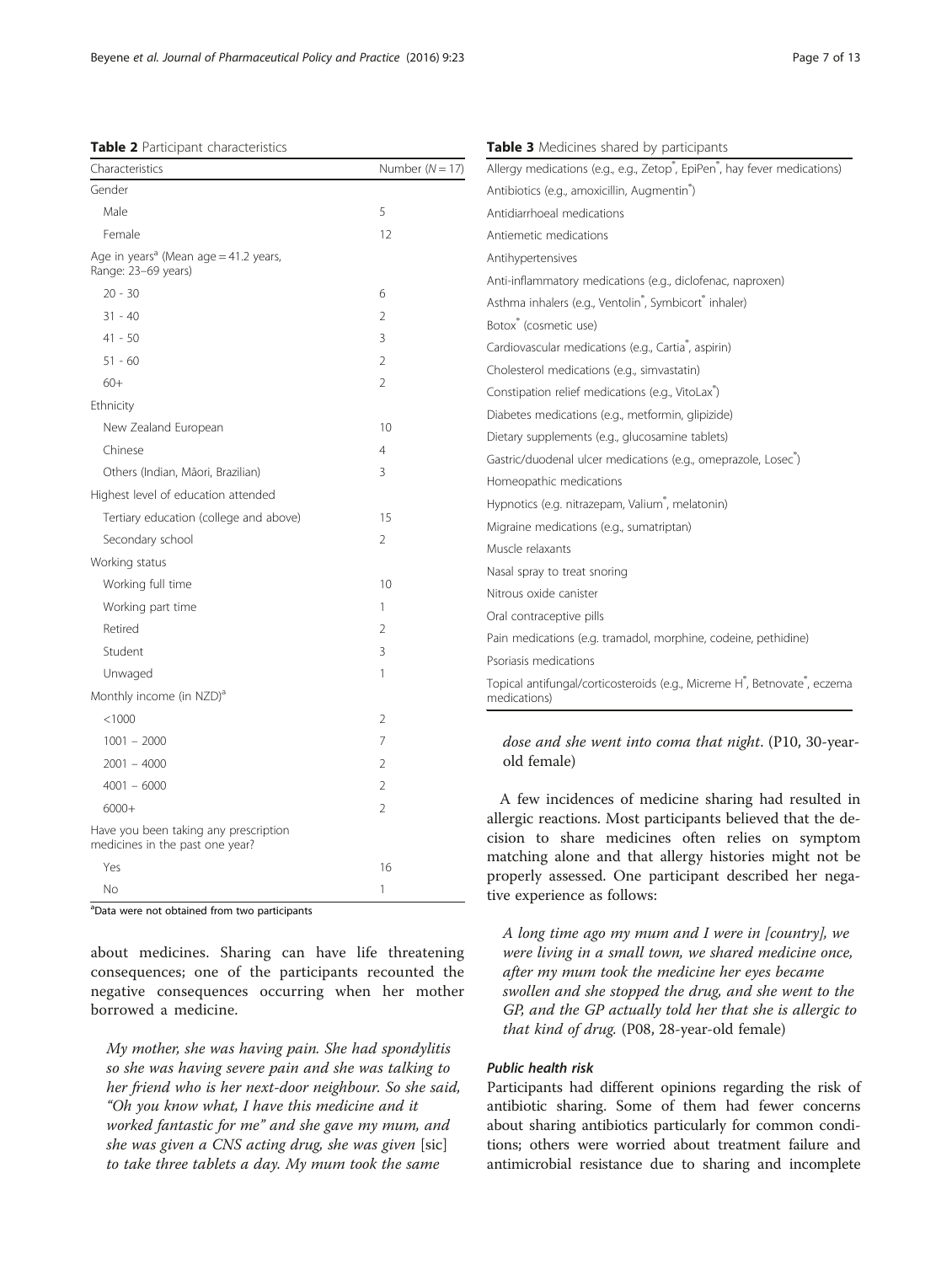courses of antibiotics. Depleting one's own supply and ineffective treatment were other risks mentioned by those who had concerns about antibiotic sharing.

Sharing some forms of medicines (e.g. eye drops, asthma inhalers, creams or ointments) was considered by participants to be unhygienic and a way of spreading infections. Apart from the spread of infections, it appeared that participants had fewer concerns about the effects of some of these medicines. For instance, many participants were less concerned about the possible side effects or toxicity from shared creams or ointments, compared to pills. On the other hand, one participant warned that the likelihood of exacerbating skin conditions when using inappropriate creams could be high, and she explained the common misconceptions towards topical preparations amongst the public.

We think it's safer because we don't take it in and that's less chance of getting poisoned by it or something. It's probably not, that's what people think. If you eat it inside then people take more precautions. Whereas if it's topical like something on the skin, like if it's a cut or a burn or something then they just think it's less important than something that's happening inside. (P16, 29-year-old female)

#### Risk of drug dependence

Participants also discussed about the impact of medicine sharing on drug dependence. Participants stated that although sharing by itself might not necessarily result in drug dependence, some medicines (e.g. strong pain medications) might be shared for thrill-seeking. Participants believed that this form of sharing could have a negative impact on social relationships. A participant who had been prescribed these medicines described strategies he uses to minimise the chance of being a source of abusable medicines, such as keeping social distance or concealing information from potential abusers.

If they [drug abusers] knew what I had [strong pain killers] they would be knocking at my door, "bro can I have a few of these, few of that?" So that's why I tell them nothing because I know what they use them for. (P11, 50-year-old male)

#### Factors influencing medicine sharing

Participants reported many factors that could facilitate prescription medicine sharing practices; these were classified into four sub-themes.

#### Altruism

A desire to help others (i.e. altruism) was often the main motivator for those who reported sharing medicines. They shared their medicines for what they perceived to be a good reason, to help their loved ones when they were suffering from an illness. Participants' past illness experience could further encourage altruistic behaviour. This was described by one of them.

Just someone here at work had a terrible migraine and the person did not have access to medication, you know, and it's something that I suffer from migraine and I know how horrible it is so I just said look I have sumatriptan here, if you want I can give you. (P12, 41-year-old male)

Although medicines were more often reported to be shared with family members, close friends, neighbours, or work mates, when it came to helping people in urgent need of medicine, social distance was less important.

Yes, one time actually, my boyfriend has asthma and I had his inhaler in my bag because I always carry around for him, and I was out in the pub and a guy had really bad asthma and his friend was running around and saying "Inhaler, inhaler", so I gave him, so yeah, I did do that, I am happy to do it, it was not like an emergency, but he definitely needed the inhaler. (P09, 25-year-old, female)

Sometimes the lender used the sharing instance as an opportunity to establish a friendship with the borrower, although the main motivator, in doing so, was often altruism.

I get anxious so I take omeprazole or Losec<sup>\*</sup>. ... And ij somebody told me that their stomach was hurting and they needed one of those, I would do that [share], sure. I'm trying to be friendly and a bit of a socialist, you know (laughs), but I don't do it to save money. (P07, 69-year-old female)

#### Limited access to medicines/health services

The cost of medical visits hindered participants with limited resources from seeking medical care and being prescribed their own medicines. Some of them revealed that their health insurance was limited and did not cover all their medical needs, for example, students and retired participants. Limited opening hours of local pharmacies and surgeries also influenced participants' sharing behaviours. For instance, participants reported sharing medicines for pain occurring late at night or at the weekend when local health facilities were not accessible. A university student associated her medicine sharing behaviour with the campus clinic opening hours as follows;

My health insurance is very limited, for example, it's only free if I go to the campus clinic, and the campus clinic you need to book and their opening hours is very short, I think they are closed at 3:00 PM or 4:00 PM. So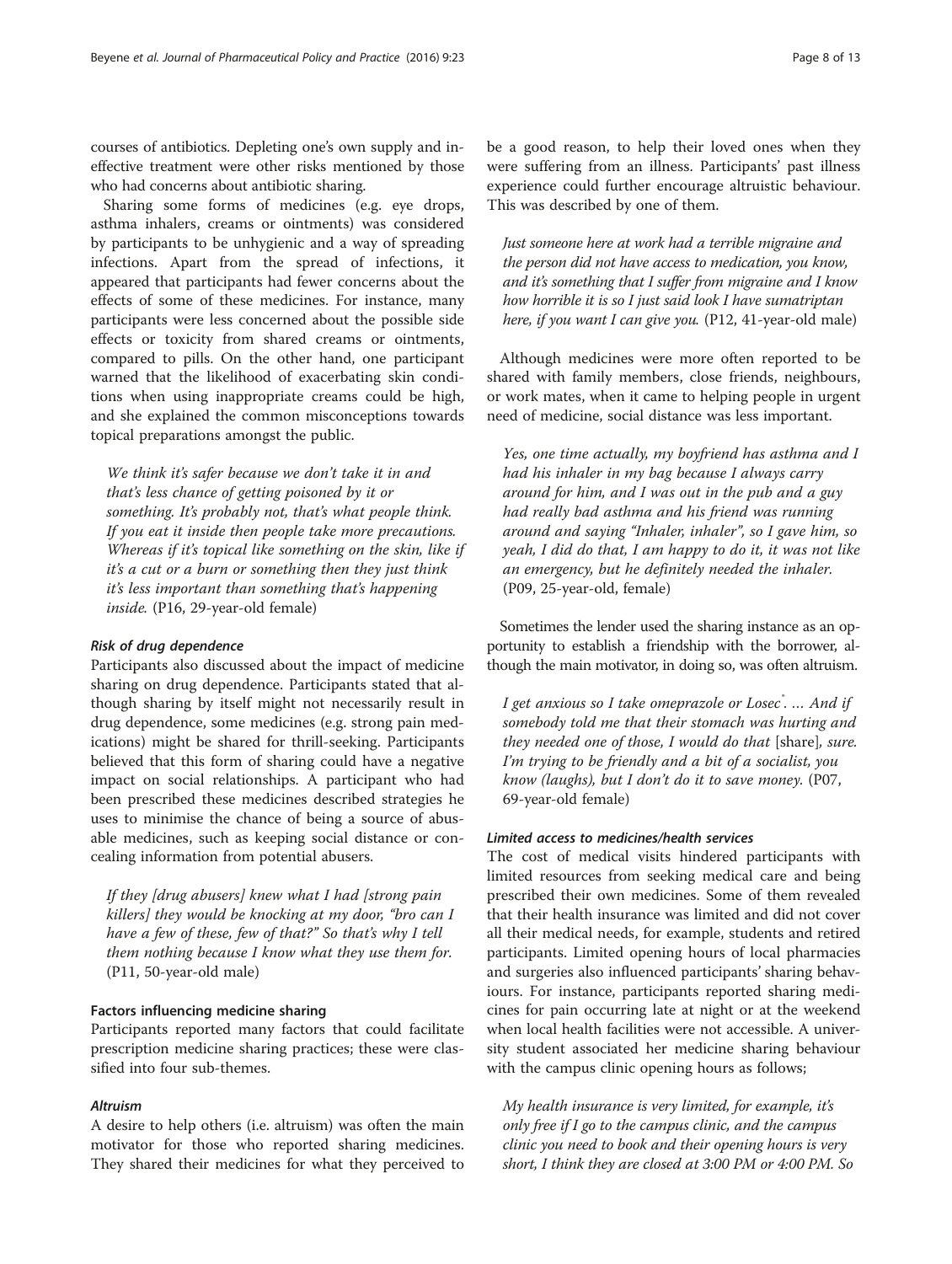it will be easier if I just get the medicine from someone I know and solve my problem. (P08, 28-year-old female)

Participants also reported sharing medicines while travelling when they could not access their regular doctor within a reasonable time.

#### Sociocultural factors

Social, cultural, and interpersonal interactions influencing participants' sharing behaviours were captured by this theme.

Although not nationally representative, participants were drawn from different communities, and it was noted that for some participants (e.g. those recently migrating to New Zealand) visiting a doctor and getting their own medicines was not an easy experience, partly because of cultural differences (e.g. communication barriers or differences in the health systems). Those participants considered medicine sharing to be a means of accessing prescription medicines without having to see a GP. It was also revealed that in some cultures sharing medicine and other commodities is a way of providing social support for others. One participant had lived in New Zealand for a number of years. He described the difference in perspectives about sharing medicines and the role of medicines, between people from his homeland and New Zealanders, as follows;

In New Zealand it's not culturally acceptable, you don't share someone else's drink whereas back home it is quite common so I guess that cultural difference may come into play.… [people from his homeland] are much more interventionist they will medicate people much more commonly than in New Zealand. So back home, I think there's much more medication sharing than in New Zealand. (P12, 41-year-old male)

Embarrassment was reported as a major reason why some patients do not visit their GP to obtain their own prescriptions. Participants also believed that younger patients might be embarrassed to carry around medicines they rely on and need to take in front of others (e.g., asthma inhalers) because doing so might be considered, by peers to be an indication of weakness.

Participants believed that advertising medicines on television might encourage people to self-diagnose and borrow medicines. It was noted by participants that when a prescription medicine is advertised on television it may lead the public into believing that the advertised medicine is safe to be shared, and might change their attitude towards the risks associated with sharing it. Younger participants appeared to be more influenced to share medicines by patient fora and various drug information sources on the Internet. One of the younger

participants reported surfing the Internet to help her decide whether to take the medicine she had been offered by a friend.

I remember once I had a cat bite, the cat got some fungus infection and I got the infection on my skin as well. I talked to some friends who also had a cat and I asked whether they had this kind of problem as well, and yeah she said she had once a cat bite and she still have the ointment. So I Googled the drug and I thought that it suits my condition and I borrowed from her, and I just used it until the infection was gone, until I recovered. (P08, 28-year-old female)

#### Having leftover/unused prescription medicines

Participants were unsure what to do with unused medicines and many of them mentioned passing their unused medicines on to others. Most of the participants revealed that they received little information from healthcare providers about the safe disposal of leftover medicines. Some participants criticised their doctors for failing to understand their actual need and for supplying them surplus pills. A retired woman with back pain was among those who were unhappy with their doctor's prescribing behaviour.

Sometimes I have a really bad back problem and so for a little while I went to a back person [doctor] and I think they're very negligent. He gave me a million tramadol, you know, it was like so much and they just give you these giant prescriptions and so I don't think I would share that tramadol. To me I would put that into a more serious; it's not like an aspirin. (P07, 69 years-old female)

Although the above participant did not share her tramadol this was not the case for all participants. Some of them reported sharing their spare medicines (e.g. antibiotics), and they believed that having an oversupply of medicines motivated them to do so.

#### Risk assessment strategies

Participants reported different strategies that helped them to assess whether it was safe for them to share medicines and these were classified into three sub-themes.

Experience of, and knowledge about illness and its treatment Their own experience with the medicine also helped participants to assess risks of sharing. If participants had been taking the medicine and if they knew what it was for and were confident that it could help the other person, they were more likely to share the medicine. On the other hand, if participants thought that their medicines were specific to their condition, if they were unfamiliar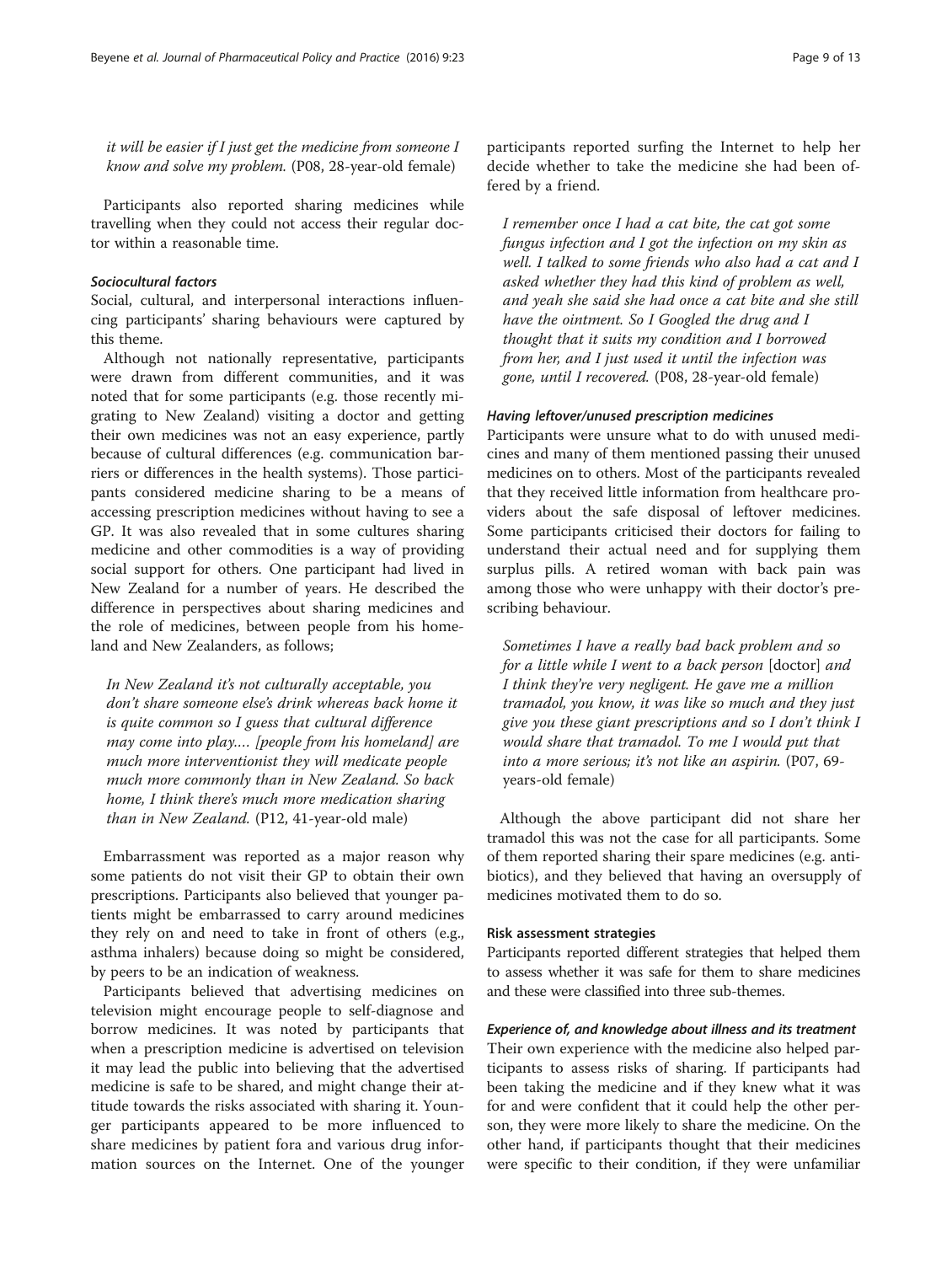with the medicine or when they were not confident enough about the borrower's medical condition they were less likely to share.

Knowledge about illness and its treatment could also play a significant role in decisionmaking. For example, those who were aware of the risk of misdiagnosis of bacterial infections, risk of allergy and/or antimicrobial resistance firmly opposed sharing oral antibiotics. However, most participants were unaware of the potential risks of topical antimicrobials and were willing to share them. Although the meaning of 'complicated condition' was different among participants, they were also generally uncomfortable with sharing medicines which are meant for conditions such as cancer, diabetes, heart problems, or hypertension.

Friends' positive experiences with a medicine and obtaining the medicine from a trusted person (i.e., a person with good knowledge of medicine or who used it for long time) also had an influence on participants' decisions to borrow medicines.

#### Borrower's responsibility

Some participants were not concerned about assessing risks when lending medicines. They believed that they were not qualified to diagnose the borrower's condition or to assess the risk of the medicine. Further, they stated that it is up to borrowers to decide if the medicine suits their condition and/or to check allergic reactions.

I assumed that he didn't have any sort of particular allergies or something towards the chemical but I think it's not up to the person who's offering the medicine to diagnose the other person and give him the right drugs. It's just I have this, maybe you want to try it, maybe you  $don't - I don't really care.$  (P14, 23-year-old female)

#### Symptoms matching

Symptoms matching was another strategy used by participants to assess the possible risks of sharing medicines. Participants believed that if someone had similar symptoms to the other person then the medicine would most probably work for him/her and be safe. Participants also frequently reported that they would be willing to try a medicine which worked for their friends with a similar condition to see if it would also work for their condition.

#### **Discussion**

This research explored the positive and negative consequences of, and factors influencing non-recreational medicine sharing practices of adults. Furthermore, the study examined factors considered by patients when deciding to share a medicine. These findings advance our understanding of non-recreational medicine sharing and

provide further insights into the social, cultural, economic, and therapeutic aspects of medicine sharing. Although the potential risks of medicine sharing are well known to researchers [[21, 22, 27\]](#page-12-0) and regulatory authorities, [[http://www.fda.gov/RegulatoryInformation/Legislation/](http://www.fda.gov/RegulatoryInformation/Legislation/FederalFoodDrugandCosmeticActFDCAct/) [FederalFoodDrugandCosmeticActFDCAct/\]](http://www.fda.gov/RegulatoryInformation/Legislation/FederalFoodDrugandCosmeticActFDCAct/) the nonmedical aspects of sharing have been largely unexplored. From the medical perspective, medicine sharing is often considered to be undesirable behaviour [\[6](#page-11-0), [17](#page-11-0)]. However, patients often see their sharing practices as positive and the study indicates that they often have sound justifications for doing so, as described in our findings.

In line with other research, a wide range of medicines were reported to be shared [[1, 8](#page-11-0)–[11, 13](#page-11-0), [14](#page-11-0), [21](#page-12-0)–[23\]](#page-12-0). A number of previously unreported medicines were also reported; these include melatonin, muscle relaxants, Botox<sup>®</sup>, homeopathic preparations, and migraine medications.

With the rising cost of health-care, it has been noted that patients with lower incomes may adopt different costcoping strategies such as intentional non-adherence, increasing debt burden, or cutting back (or economising) on necessities such as clothes and food [[34](#page-12-0)]. Our findings suggest that medicine sharing may be another coping strategy. This finding is also in line with earlier studies reporting financial hardship as a reason for medicine sharing and underutilisation of available health-care services [\[19, 20, 30\]](#page-12-0). Also of note, in some developing countries the prevalence rates of medicine sharing are high (55–66 %) [\[14,](#page-11-0) [28\]](#page-12-0) when compared with reports from developed countries (5–27 %) [[1, 8](#page-11-0), [10, 11,](#page-11-0) [23](#page-12-0)].

For most participants, medicine sharing was not a major concern. Some participants did not perceive their medicine sharing to be risky. Instead, they weighed up the risks and benefits of sharing particular medicines primarily based on their previous illness experiences and symptoms matching. In most instances, participants did not disclose the medicines they have shared or their sharing intention to healthcare providers; one possible explanation for this could be a fear of upsetting their healthcare providers. Overall, participants described a multifaceted system for determining the safety of the medicines they had shared. It appears that medicine sharing practices described in this study sample often involved a thoughtful decision making process rather than irresponsible behaviour or ignorance. However, although sharing medicines had many benefits for participants, we are concerned by some forms of sharing. For instance, opioid painkiller effectiveness for non-cancer chronic pain is controversial, [[35](#page-12-0)] and its continuous use may diminish pain threshold levels or lead to substance use disorders [\[36](#page-12-0)]. Antibiotic sharing practices might result in therapeutic failure and may contribute to the emergence of antimicrobial resistance [\[1\]](#page-11-0).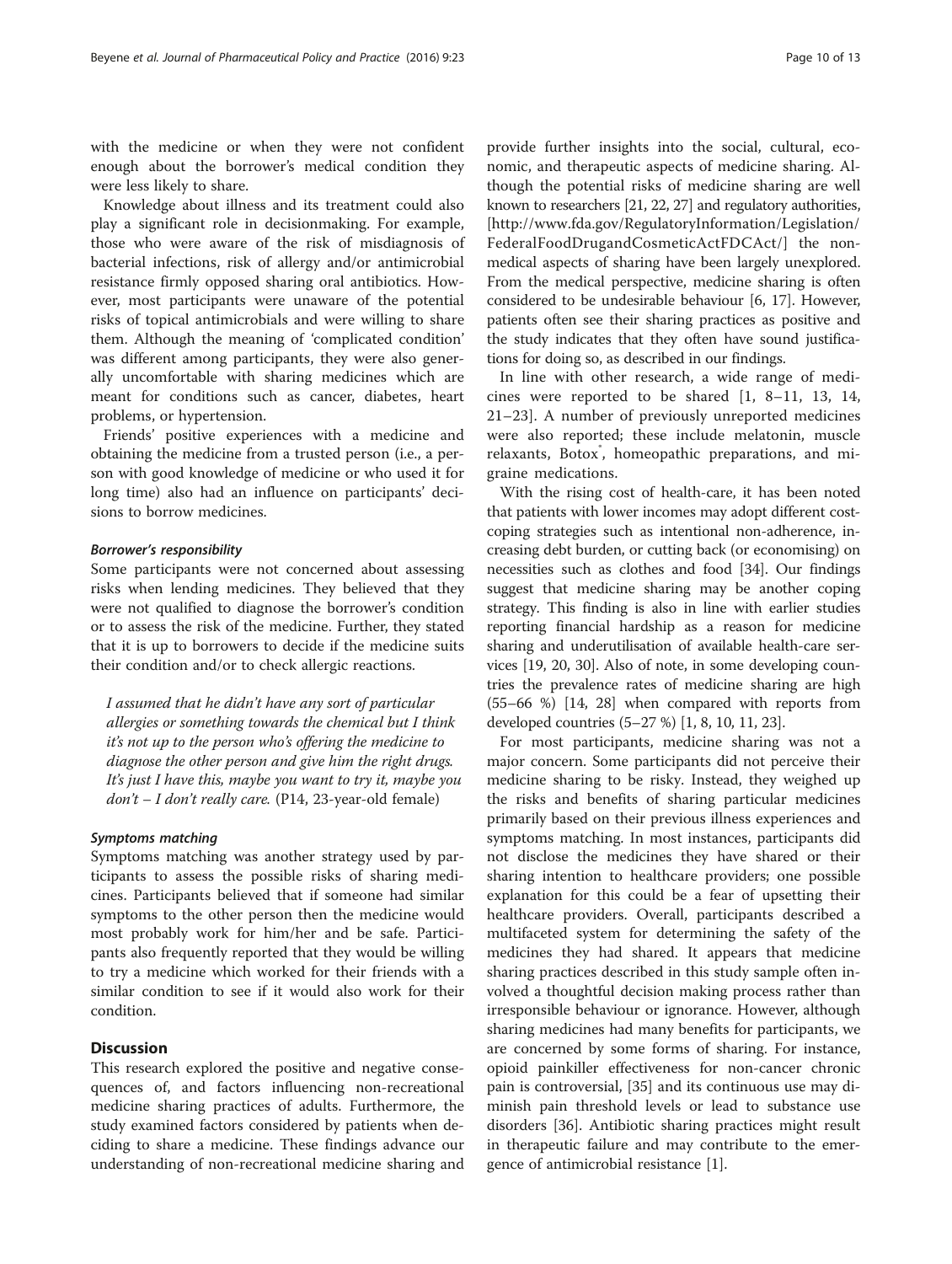Van der Geest et al., in their anthropological study of pharmaceuticals, pointed out that medicines can be exchanged between individuals to facilitate social interactions [\[37\]](#page-12-0). The authors further noted that medicines are representations of ideologies and lifestyle. Our study findings support this; we found that "prescribing" for others and medicine sharing were common practices, and these practices had a positive impact on participants' social relationships. Many of the participants had been offered medicines by friends or relatives for free, and the sharing decision appeared to be influenced by altruistic reasons rather than the expectation of a reward. Therefore, any efforts to design interventions need to consider sharing behaviours within the context of wider social interactions.

Inconvenience, and embarrassment about seeing a doctor were other reasons why some participants shared medicines. This may be a coping strategy by patients in response to a healthcare system that does not address their needs and expectations. Language, cultural barriers and a lack of information about the healthcare system were reported to be contributing factors to poor access to health services and medicine sharing practices amongst immigrants in New Zealand [\[38](#page-12-0)] and elsewhere [[39\]](#page-12-0). Similarly, immigrants in this study reported challenges they have faced in accessing medicines or health services (such as limited health insurance, an inability to pay doctors' fees, and language barriers), particularly upon their arrival in New Zealand, and the contribution of those challenges towards medicine sharing practices. Providing more information for migrants on the healthcare system and using translators in healthcare facilities were suggested as strategies to reduce some of the problems mentioned [[38](#page-12-0)].

This study also revealed that some participants initially try to self-medicate their problems with borrowed medicines before visiting their doctor. This behaviour might lead to a delay in clinical diagnosis and an increase in complications from simple conditions [\[6](#page-11-0)]. Moreover, if patients do not inform their prescribers they might be unaware of the patient's sharing practices, and as a result they may prescribe medicines that should not be taken with the medicine the patient has borrowed [[8\]](#page-11-0). Sharing unused/leftover medicines is also concerning. Some of these medicines might have passed their expiry date and/or their active ingredient might have deteriorated due to unfavourable storage conditions. Providing systems/pathways for unused/unwanted medicines to be safely disposed of (e.g. promoting collection of unused medicines by pharmacies) and prescribing medicine in quantities tailored to the actual need of the patient is more likely to reduce the amount of leftovers and associated sharing practices. Some of the adverse reactions reported by participants are potentially life threatening. However, no study to date has tracked

the extent and severity of adverse drug reactions occurring as a result of shared medicines, and this is an important area for future research.

Overall, the findings indicate that some individuals are sharing 'high risk' medicines and this suggests the importance of incorporating questions assessing medicine sharing behaviours into prescribing, dispensing and medicine reconciliation activities. Available electronic medication records can assist in the process of identifying individuals sharing medicines. Posters and leaflets which show the potential risks of sharing medicines could be used to increase risk awareness. In addition, non-compliance with medication regimens is likely to increase the amount of leftover medicines, thus adherence counselling is crucial to reduce the opportunity for sharing.

This study is not without limitations and the findings should be interpreted in the light of these. Participants were not a representative sample of New Zealand adults, and thus their views may not be generalisable, although care was taken to recruit a sample from a broad range of backgrounds. This could potentially limit the transferability of findings. Those who could not speak English were excluded from the study. These individuals are more likely to have different cultural backgrounds and they might have unique concerns and expectations regarding their health and medicine sharing, particularly as language and communication barriers are more likely to increase medicine sharing.

As the professional qualification of the interviewer was made known to all participants, and it is possible that such information could have potentially influenced participants' responses. For example, some participants might believe that sharing medicines is not condoned by some health professionals and may not have wanted to disclose the nature of some of their sharing practices to the interviewer. To minimise the potential for such social desirability bias, all interviewees were informed of the general purpose of the research and the measures taken to ensure confidentiality of information. They were further informed that there was no right or wrong answer to any of the questions. This appeared to put participants at ease. In some interviews the interviewer was challenged by participants to give his opinion on topics such as the possibility of sharing medicines in some instances and legal issues related to medicine sharing. However, such opinions were not supplied, except in instances where further explanation was sought relating to the intention of the interview questions. The study authors are pharmacists, and despite acknowledging both the benefits and harms of this practice, this could have influenced the study design and data interpretation. However, attention was paid to providing balanced perspectives. Lastly, the fear of punishment from a previous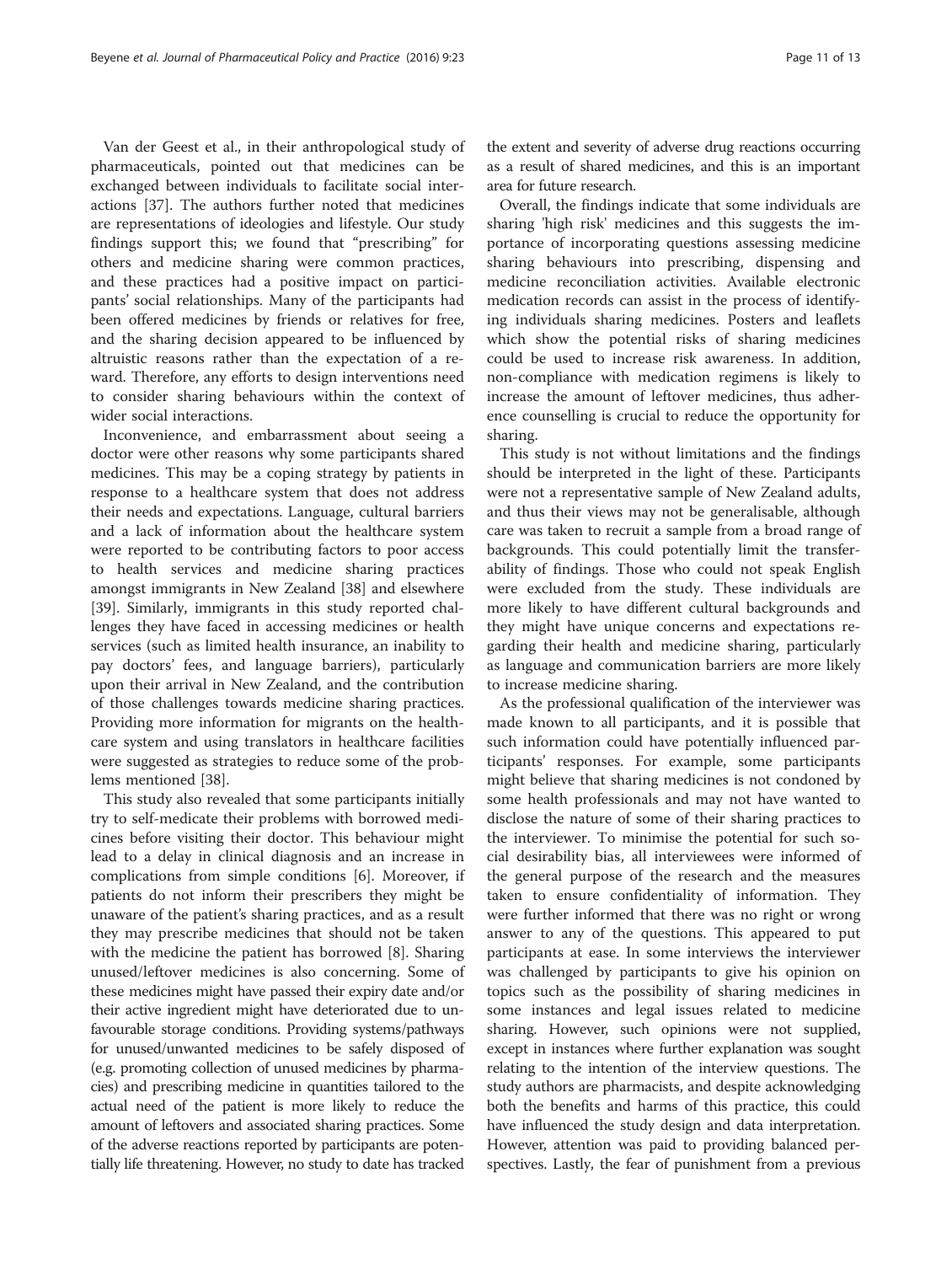<span id="page-11-0"></span>'bad' experience about medicine sharing may have exclude some individuals from participation.

Limitations aside, this study revealed that medicine sharing is a behaviour more complex than some previous quantitative studies suggest. Accordingly, the findings have important implications for healthcare providers who regularly engage in patient consultations about the safe use of medicines and for future research on medicine use behaviours. A cross-sectional survey among larger cohorts is currently being conducted by the authors to examine the extent to which each identified factor influences patients' medicine sharing decisions, and the relationships between these factors.

Generally, as noted by Shoemaker and Ramalho de Oliveria, understanding medicine use behaviours requires carefully analysis of patients' perspectives and should not rely only on health professionals' perspectives [[40\]](#page-12-0). Thus, taking into account how patients understand medicine sharing is critical in designing effective interventions to reduce harms from this practice.

#### Conclusions

This study enriches previous survey findings, by providing insight into patients' reasons for medicines sharing. For example, altruism, forgetfulness, cost of GP visits, illness denial and embarrassment, lack of awareness regarding the risk of sharing, which have received little attention in previous surveys, were identified as important factors influencing sharing behaviours. Health care providers need to be aware that the sharing of prescription medicines is not uncommon. The authors suggest that healthcare providers consider engaging patients in discussions which may provide further insights into factors influencing sharing behaviours for particular individuals. Overall, it might be impractical to stop people from sharing their prescribed medicines (and even undesirable under some circumstances), and minimising the potential risks/harms of sharing should, therefore, be a priority whilst also acknowledging the meaning such behaviours have for patients, and their reasons for sharing. Quantitative research is required to examine the extent to which the identified factors related to sharing influence patients' decisions to share.

#### Additional file

[Additional file 1:](dx.doi.org/10.1186/s40545-016-0075-5) Interview guide. (DOCX 17 kb)

#### Acknowledgement

We would like to acknowledge our research project funders, New Zealand Pharmacy Education and Research Foundation (Grant Number - 244) and the University of Auckland. We thank all individuals and organisations who took part in the study. We are also grateful to Gregory Duncan, Eastern Health Clinical School, Monash University, for reviewing the draft manuscript and providing useful suggestions.

#### Authors' contributions

KB designed the study protocol and instruments, carried out data collection and analysis, and drafted the first manuscript. TA and JS were involved in all aspects of the study – developing and revising the study protocol and instruments, analysing data, interpreting results and revising the manuscript for publication. All authors read and approved the final manuscript.

#### Competing interests

The authors declare that they have no competing interests.

#### Ethics approval and consent to participate

Ethics approval was obtained from the University of Auckland Human Participants Ethics Committee (Ref no. 9830). All participants gave written informed consent prior to the interviews, and received a NZ \$20 gift voucher as a token of gratitude for their participation.

# Received: 9 March 2016 Accepted: 6 July 2016<br>Published online: 09 September 2016

#### References

- 1. Goldsworthy RC, Schwartz N, Mayhorn CB. Beyond Abuse and Exposure: Framing the Impact of Prescription-Medication Sharing. Am J Public Health. 2008;98(6):1115–21.
- 2. Goldsworthy RC. Recreational Versus Nonrecreational Prescription Borrowing: Time for an Expanded Conceptualization? J Adolesc Health. 2010;46(4):402.
- 3. McCabe SE, West BT, Teter CJ, Ross-Durow P, Young A, Boyd CJ. Characteristics associated with the diversion of controlled medications among adolescents. Drug Alcohol Depend. 2011;118(2–3):452–8.
- 4. Cooper JR, Czechowicz DJ, Petersen RC, Molinari SP. Prescription drug diversion control and medical practice. JAMA. 1992;268(10):1306–10.
- 5. Garnier LM, Arria AM, Caldeira KM, Vincent KB, O'Grady KE, Wish ED. Sharing and selling of prescription medications in a college student sample. J Clin Psychiatry. 2010;71(3):262–9.
- 6. Makowka A, Zawiasa A, Nowicki M. Prescription-medication sharing among family members: an unrecognized cause of a serious drug adverse event in a patient with impaired renal function. Clin Nephrol. 2014;83(3):196–200.
- 7. Dimitrov D, Boily M, Mâsse B, Brown E. Impact of Pill Sharing on Drug Resistance Due to a Wide-Scale Oral Prep Intervention in Generalized Epidemics. J AIDS Clin Res. 2012;5(4):S5–004.
- 8. Ward L, Patel NM, Hanlon A, Eldakar-Hein S, Sherlinski K, Ward SH. Prescription Medication Borrowing among Adult Patients at an Urban Medical Center. J Urban Health. 2011;88(6):997–1014.
- 9. Goldsworthy RC, Mayhorn CB. Prescription Medication Sharing Among Adolescents: Prevalence, Risks, and Outcomes. J Adolesc Health. 2009;45(6):634–7.
- 10. Gascoyne A, Beyene K, Stewart J, Aspden T, Sheridan J. Sharing prescription medicines: results of a survey of community pharmacy clients in Auckland, New Zealand. Int J Clin Pharm. 2014;36(6):1268–76.
- 11. Ellis JC, Mullan J, Worsley T. Prescription medication hoarding and borrowing or sharing behaviours in older residents in the Illawarra, New South Wales, Australia. Australas J Ageing. 2011;30(3):119–23.
- 12. Beyene KA, Sheridan J, Aspden T. Prescription Medication Sharing: A Systematic Review of the Literature. Am J Public Health. 2014;104(4):e15–26.
- 13. Goulding E, Murphy M, Di Blasi Z. Sharing and borrowing prescription medication: a survey of Irish college students. Ir J Med Sci. 2011;180(3):687–90.
- 14. Auta A, Banwat SB, Francis RA. Prevalence of prescription medication sharing behaviour among students. Int J Pharm Life Sci. 2011;2(4):651–4.
- 15. Goebel JR, Compton P, Zubkoff L, Lanto A, Asch SM, Sherbourne CD, Shugarman L, Lorenz KA. Prescription sharing, alcohol use, and street drug use to manage pain among veterans. J Pain Symptom Manage. 2011;41(5):848–58.
- 16. Ellis JC, Mullan J. Prescription medication borrowing and sharing: risk factors and management. Aust Fam Physician. 2009;38(10):816–9.
- 17. Mayhorn CB, Goldsworthy RC. Borrowing prescription medication: Implications for healthcare warnings and communications. Proceedings of the Human Factors and Ergonomics Society Annual Meeting. 2009;53(20): 1608-1611.
- 18. Kamutingondo S, Groot S, Hodgetts D, Nikora LW. Understandings and social practices of medications for Zimbabwean households in New Zealand. MAI Review. 2011;3:1–17.